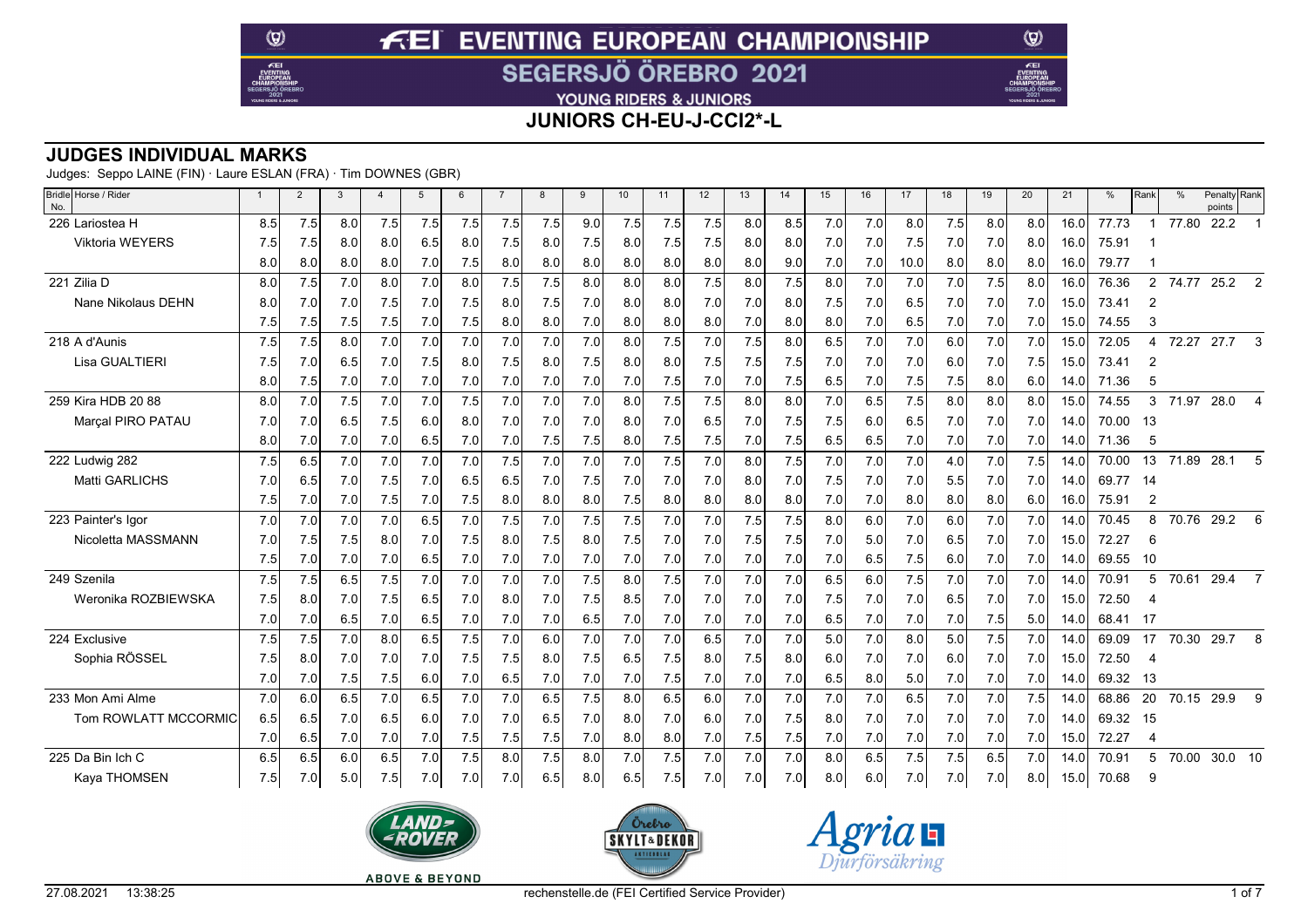YOUNG RIDERS & JUNIORS

**JUNIORS CH-EU-J-CCI2\*-L**

### **JUDGES INDIVIDUAL MARKS**

Judges: Seppo LAINE (FIN) · Laure ESLAN (FRA) · Tim DOWNES (GBR)

 $\circledcirc$ 

 $E$ EI

| Bridle Horse / Rider<br>No. | $\overline{1}$ | $\overline{2}$ | 3   | $\overline{a}$ | 5   | 6   | $\overline{7}$ | 8   | 9   | 10  | 11  | 12  | 13  | 14  | 15  | 16  | 17  | 18  | 19  | 20  | 21                | %        | Rank | $\%$          | Penalty Rank<br>points |  |
|-----------------------------|----------------|----------------|-----|----------------|-----|-----|----------------|-----|-----|-----|-----|-----|-----|-----|-----|-----|-----|-----|-----|-----|-------------------|----------|------|---------------|------------------------|--|
|                             | 7.0            | 6.5            | 6.5 | 6.5            | 6.5 | 7.0 | 7.0            | 7.0 | 7.0 | 6.5 | 7.0 | 7.0 | 6.5 | 7.0 | 7.0 | 6.0 | 6.5 | 7.0 | 7.0 | 8.0 | 14.0              | 68.41 17 |      |               |                        |  |
| 245 Fulco                   | 7.0            | 7.0            | 7.0 | 7.0            | 7.0 | 7.5 | 7.5            | 7.0 | 7.0 | 6.5 | 7.0 | 7.0 | 7.0 | 7.0 | 7.0 | 7.0 | 7.0 | 6.5 | 7.0 | 8.0 | 14.0              | 70.45    | 8    | 70.00         | 30.0 10                |  |
| Leida NABER                 | 7.0            | 7.0            | 7.5 | 8.0            | 6.5 | 7.5 | 6.5            | 7.0 | 6.5 | 6.5 | 7.0 | 7.0 | 7.0 | 7.5 | 8.0 | 7.0 | 6.5 | 6.5 | 7.0 | 8.0 | 14.0 <sub>1</sub> | 70.68    | -9   |               |                        |  |
|                             | 7.0            | 6.5            | 6.5 | 6.5            | 7.0 | 7.0 | 7.0            | 7.0 | 7.0 | 6.5 | 7.0 | 7.0 | 7.0 | 7.0 | 7.0 | 7.0 | 6.5 | 7.0 | 7.0 | 7.0 | 14.0              | 68.86    | 14   |               |                        |  |
| 232 Hollybrook Star         | 7.0            | 7.0            | 7.0 | 7.0            | 6.0 | 7.5 | 7.0            | 7.0 | 7.5 | 7.5 | 7.0 | 6.5 | 7.0 | 7.0 | 7.0 | 8.0 | 7.0 | 7.0 | 7.0 | 7.0 | 14.0              | 70.45    | 8    | 69.70         | 30.3 $\overline{12}$   |  |
| India ROGERS                | 7.0            | 6.5            | 6.5 | 7.0            | 6.0 | 7.5 | 7.0            | 6.5 | 7.0 | 7.0 | 7.0 | 6.5 | 7.0 | 7.0 | 8.0 | 7.0 | 6.0 | 6.5 | 7.0 | 7.5 | 14.0              | 68.86    | -16  |               |                        |  |
|                             | 7.0            | 7.0            | 6.5 | 7.0            | 6.0 | 7.0 | 7.0            | 7.0 | 7.0 | 7.0 | 7.0 | 7.0 | 7.0 | 7.0 | 7.0 | 8.0 | 7.0 | 7.0 | 7.0 | 7.0 | 14.0              | 69.77    | -9   |               |                        |  |
| 209 F F Welldone            | 7.5            | 6.5            | 7.0 | 6.5            | 6.5 | 5.0 | 7.0            | 6.5 | 7.0 | 7.0 | 7.0 | 7.0 | 7.0 | 6.5 | 7.0 | 6.5 | 7.5 | 7.0 | 6.5 | 7.0 | 14.0              | 67.95    | 29   | 69.32         | 30.7 13                |  |
| Lander VAN DEN BROECK       | 7.5            | 7.0            | 7.5 | 7.5            | 6.0 | 5.0 | 7.0            | 6.5 | 8.0 | 7.0 | 7.0 | 6.5 | 7.0 | 8.0 | 7.5 | 7.5 | 7.5 | 7.0 | 7.0 | 7.0 | 14.0              | 70.45    | 11   |               |                        |  |
|                             | 7.0            | 7.0            | 7.0 | 7.0            | 6.5 | 6.0 | 6.5            | 7.0 | 6.5 | 7.0 | 7.0 | 7.0 | 7.0 | 7.0 | 7.0 | 7.0 | 7.5 | 7.0 | 7.0 | 8.0 | 14.0              | 69.55    | 10   |               |                        |  |
| 216 As Boy de Kappa         | 7.5            | 7.0            | 7.5 | 7.5            | 6.5 | 7.0 | 7.0            | 7.0 | 7.0 | 7.0 | 7.5 | 6.5 | 7.0 | 7.0 | 7.5 | 7.0 | 7.0 | 7.5 | 6.5 | 7.5 | 14.0              | 70.91    | 5    | 68.94         | $31.1$ 14              |  |
| <b>Charlotte BORDAS</b>     | 8.0            | 7.0            | 7.5 | 8.0            | 6.5 | 7.0 | 7.0            | 7.0 | 7.5 | 6.0 | 7.0 | 7.5 | 7.5 | 7.0 | 8.0 | 7.0 | 6.5 | 7.0 | 7.0 | 7.0 | 15.0              | 71.82    |      |               |                        |  |
|                             | 7.0            | 6.5            | 6.5 | 7.0            | 5.0 | 6.5 | 6.0            | 6.0 | 6.5 | 5.0 | 6.5 | 6.5 | 6.5 | 6.5 | 7.0 | 7.0 | 6.0 | 7.0 | 7.0 | 6.0 | 13.0              | 64.09    | 42   |               |                        |  |
| 247 Guapo 29                | 7.0            | 6.0            | 7.0 | 6.5            | 7.5 | 7.0 | 7.0            | 7.0 | 7.0 | 7.0 | 7.0 | 7.0 | 7.0 | 7.0 | 7.0 | 6.5 | 7.0 | 7.5 | 7.0 | 7.0 | 14.0              | 69.55    | 14   | 68.86         | 31.1 14                |  |
| Sterre VAN HOUTE            | 7.0            | 6.5            | 6.5 | 7.0            | 6.0 | 7.0 | 7.0            | 7.0 | 7.0 | 7.5 | 7.0 | 7.5 | 7.0 | 6.5 | 6.5 | 6.5 | 6.5 | 7.0 | 6.5 | 7.5 | 13.0              | 68.18    | -20  |               |                        |  |
|                             | 7.0            | 6.5            | 7.0 | 7.0            | 6.5 | 7.0 | 7.0            | 7.0 | 7.0 | 7.0 | 7.0 | 7.0 | 7.0 | 7.0 | 6.5 | 7.0 | 7.0 | 7.0 | 7.0 | 6.0 | 14.0              | 68.86    | -14  |               |                        |  |
| 263 California              | 7.0            | 7.0            | 7.0 | 6.5            | 6.0 | 7.5 | 7.0            | 6.5 | 7.0 | 7.0 | 7.0 | 6.5 | 7.0 | 7.0 | 7.0 | 7.0 | 7.0 | 5.0 | 6.5 | 8.0 | 14.0              | 68.41    | 25   | 68.86         | $31.1$ 14              |  |
| Julia LIDBECK               | 7.5            | 7.0            | 7.0 | 7.0            | 6.0 | 8.0 | 6.5            | 6.5 | 6.5 | 7.0 | 7.0 | 6.5 | 7.0 | 7.5 | 7.5 | 7.0 | 6.5 | 5.0 | 7.0 | 7.0 | 14.0              | 68.64    | 17   |               |                        |  |
|                             | 7.5            | 7.0            | 7.0 | 7.0            | 6.5 | 7.0 | 7.0            | 7.0 | 7.0 | 7.0 | 7.0 | 7.0 | 7.0 | 7.5 | 6.5 | 7.0 | 7.0 | 6.0 | 7.0 | 7.0 | 14.0              | 69.55    | - 10 |               |                        |  |
| 228 Hermione                | 7.0            | 6.5            | 7.0 | 6.0            | 6.5 | 7.0 | 7.0            | 7.0 | 7.0 | 7.0 | 7.0 | 6.5 | 7.0 | 7.5 | 7.0 | 6.5 | 6.5 | 7.0 | 7.0 | 7.5 | 14.0              | 68.86    | 20   | 68.94         | $31.1$ 14              |  |
| Réka Panna MERÉNYI          | 7.0            | 6.5            | 6.5 | 6.5            | 6.0 | 7.0 | 6.5            | 6.5 | 7.0 | 7.5 | 6.5 | 6.0 | 7.0 | 7.5 | 7.5 | 7.0 | 7.0 | 6.0 | 7.0 | 7.0 | 14.0              | 67.95    | 21   |               |                        |  |
|                             | 7.0            | 7.0            | 7.0 | 7.0            | 7.0 | 7.0 | 7.0            | 7.0 | 7.0 | 7.0 | 7.0 | 7.0 | 7.0 | 8.0 | 6.5 | 6.5 | 7.0 | 7.0 | 7.0 | 7.0 | 14.0              | 70.00    | 8    |               |                        |  |
| 215 Dealer Of Love          | 7.0            | 6.5            | 7.0 | 7.0            | 7.0 | 6.0 | 6.0            | 6.5 | 7.0 | 7.0 | 7.0 | 6.5 | 7.5 | 7.5 | 7.0 | 6.5 | 6.0 | 7.0 | 7.0 | 8.0 | 14.0              | 68.64    | 23   | 68.48         | 31.5 18                |  |
| Paul BARRET                 | 7.0            | 7.0            | 6.5 | 7.5            | 6.5 | 6.0 | 7.0            | 7.0 | 7.0 | 7.0 | 7.0 | 7.0 | 7.0 | 7.0 | 6.5 | 7.0 | 6.0 | 6.0 | 7.0 | 8.0 | 14.0              | 68.64    | 17   |               |                        |  |
|                             | 7.0            | 6.5            | 6.5 | 7.0            | 6.0 | 7.0 | 7.0            | 7.0 | 7.0 | 6.5 | 7.0 | 7.0 | 7.0 | 7.0 | 6.5 | 7.0 | 6.5 | 7.0 | 7.0 | 6.5 | 14.0              | 68.18    | -20  |               |                        |  |
| 219 Babooshka de Floriann   | 7.0            | 7.0            | 7.0 | 8.0            | 7.0 | 7.0 | 6.5            | 6.5 | 6.0 | 6.5 | 7.0 | 6.5 | 7.0 | 7.5 | 7.0 | 7.0 | 7.5 | 8.0 | 7.5 | 7.0 | 14.0              | 70.23    | 11   | 68.41         | 31.6 19                |  |
| Margaux LEMIÈRE             | 7.0            | 7.0            | 8.0 | 7.5            | 7.0 | 7.0 | 7.0            | 6.5 | 7.0 | 7.0 | 7.0 | 7.0 | 6.5 | 7.5 | 8.0 | 7.0 | 6.5 | 7.0 | 7.0 | 7.5 | 14.0              | 70.91    | 8    |               |                        |  |
|                             | 7.0            | 7.0            | 7.0 | 7.0            | 5.0 | 6.5 | 6.5            | 6.5 | 7.0 | 5.0 | 6.0 | 6.5 | 6.5 | 7.0 | 7.0 | 7.0 | 6.5 | 7.0 | 5.0 | 5.0 | 13.0              | 64.09    | 42   |               |                        |  |
| 250 Ganges                  | 8.0            | 7.0            | 6.5 | 7.0            | 7.0 | 7.0 | 7.0            | 7.0 | 7.0 | 7.5 | 7.0 | 6.5 | 7.0 | 7.5 | 7.5 | 4.0 | 6.0 | 7.0 | 7.0 | 8.0 | 14.0              | 69.32    | 16   | 68.41 31.6 19 |                        |  |







 $\circledcirc$ 

Æ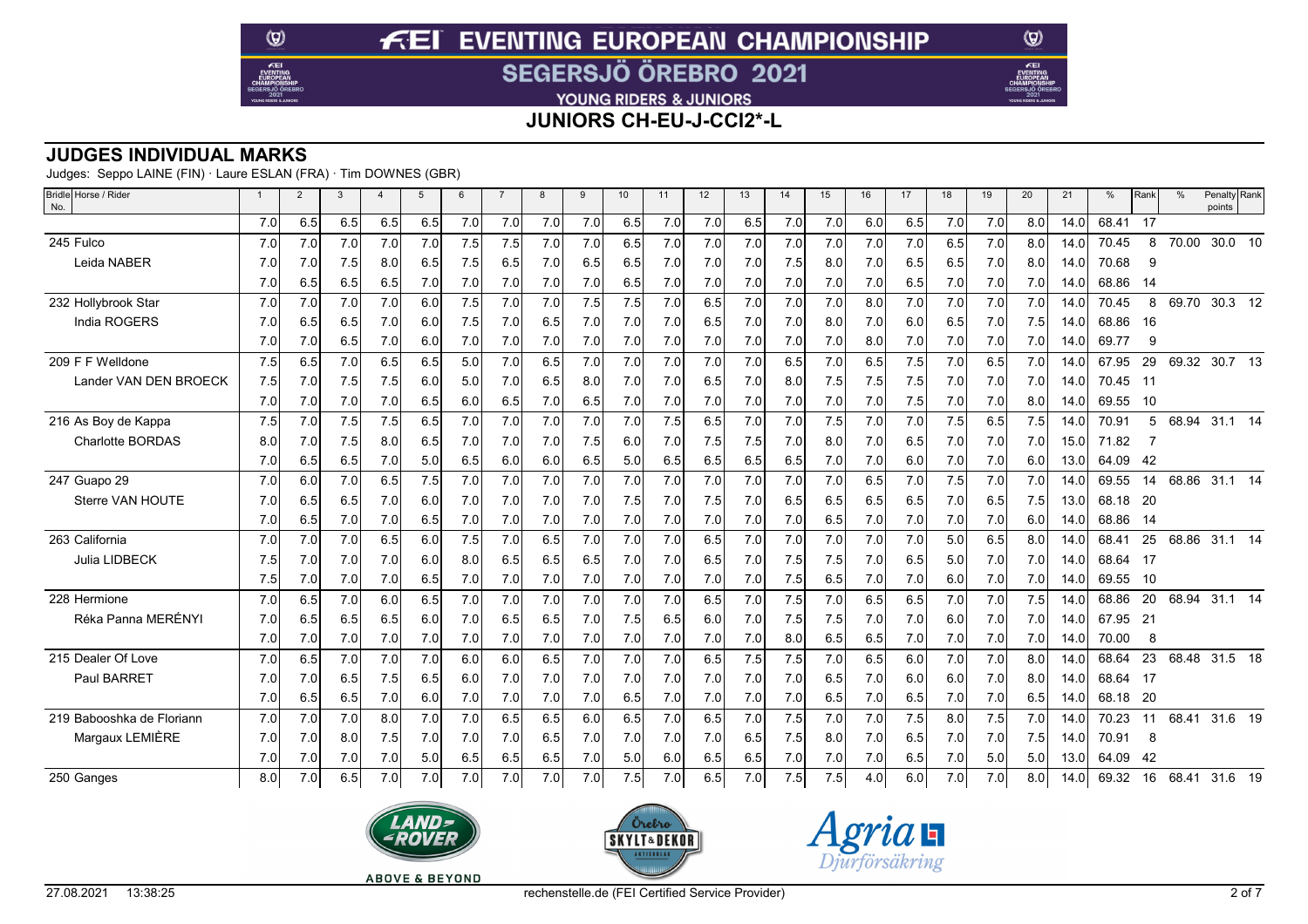YOUNG RIDERS & JUNIORS

**JUNIORS CH-EU-J-CCI2\*-L**

### **JUDGES INDIVIDUAL MARKS**

Judges: Seppo LAINE (FIN) · Laure ESLAN (FRA) · Tim DOWNES (GBR)

 $\circledcirc$ 

 $E$ EI

| Bridle Horse / Rider<br>No. | $\mathbf{1}$ | $\overline{2}$ | 3   | $\overline{4}$ | $\overline{5}$ | 6   |     | 8   | 9   | 10  | 11  | 12  | 13  | 14  | 15  | 16  | 17  | 18  | 19  | 20  | 21   | %     | Rank | $\%$  | Penalty Rank<br>points    |
|-----------------------------|--------------|----------------|-----|----------------|----------------|-----|-----|-----|-----|-----|-----|-----|-----|-----|-----|-----|-----|-----|-----|-----|------|-------|------|-------|---------------------------|
| Karolina ŚLĄZAK             | 6.5          | 6.5            | 6.0 | 6.5            | 7.0            | 7.5 | 7.0 | 6.5 | 7.0 | 8.0 | 6.5 | 6.5 | 7.0 | 7.5 | 7.5 | 3.0 | 6.5 | 7.0 | 7.0 | 7.0 | 14.0 | 67.27 | - 26 |       |                           |
|                             | 7.0          | 6.5            | 7.0 | 6.5            | 7.0            | 7.0 | 7.5 | 7.0 | 7.5 | 7.5 | 7.5 | 7.0 | 7.0 | 8.0 | 6.5 | 3.0 | 5.5 | 7.0 | 7.5 | 7.5 | 14.0 | 68.64 | - 16 |       |                           |
| 220 D Dav de Balmoral       | 7.0          | 7.0            | 7.5 | 7.0            | 7.0            | 7.5 | 7.0 | 7.0 | 7.0 | 7.0 | 7.0 | 6.5 | 7.0 | 7.5 | 7.0 | 6.0 | 6.5 | 7.0 | 7.0 | 8.0 | 14.0 | 70.23 | 11   | 68.26 | 31.7 21                   |
| Margaux ROUVEYRAN           | 7.0          | 6.5            | 7.5 | 7.5            | 6.5            | 6.0 | 7.0 | 7.0 | 7.0 | 6.5 | 6.5 | 6.5 | 7.0 | 7.0 | 6.5 | 6.5 | 7.0 | 6.5 | 7.0 | 7.0 | 13.0 | 67.73 | -23  |       |                           |
|                             | 6.5          | 7.0            | 7.0 | 6.5            | 7.0            | 7.0 | 7.0 | 6.5 | 6.5 | 6.5 | 7.0 | 6.5 | 6.5 | 7.0 | 7.0 | 6.0 | 6.5 | 7.0 | 7.0 | 6.0 | 13.0 | 66.82 | -29  |       |                           |
| 217 Stitou du Casteras      | 7.0          | 7.5            | 8.0 | 7.0            | 7.0            | 6.5 | 5.0 | 6.5 | 7.5 | 7.0 | 7.0 | 7.0 | 8.0 | 6.5 | 7.0 | 8.0 | 5.5 | 6.0 | 4.0 | 8.0 | 14.0 | 68.18 | 27   | 68.18 | 31.8 22                   |
| Noémie BOSC                 | 7.0          | 7.0            | 8.0 | 7.5            | 6.5            | 6.5 | 6.0 | 6.5 | 7.5 | 7.5 | 7.0 | 7.0 | 7.0 | 7.5 | 7.0 | 6.5 | 6.5 | 6.0 | 5.0 | 7.0 | 14.0 | 68.41 | 19   |       |                           |
|                             | 7.0          | 7.0            | 7.0 | 7.0            | 6.5            | 7.0 | 6.0 | 7.0 | 7.0 | 7.5 | 7.5 | 7.5 | 7.5 | 7.0 | 6.5 | 8.5 | 6.0 | 5.0 | 4.0 | 7.0 | 14.0 | 67.95 | 21   |       |                           |
| 244 Funi-Strona             | 7.5          | 7.0            | 7.0 | 7.0            | 7.5            | 7.0 | 6.5 | 6.5 | 7.0 | 7.0 | 6.5 | 6.5 | 7.0 | 6.5 | 6.5 | 6.5 | 5.0 | 6.5 | 7.0 | 6.0 | 13.0 | 66.82 | 35   | 68.11 | $31.9\quad 23$            |
| Maxime KARMAN               | 7.0          | 6.5            | 6.0 | 7.0            | 7.5            | 7.0 | 6.0 | 6.5 | 7.5 | 7.5 | 7.0 | 7.0 | 7.0 | 7.0 | 6.0 | 6.5 | 6.0 | 6.0 | 7.0 | 7.0 | 13.0 | 67.27 | -26  |       |                           |
|                             | 7.5          | 7.0            | 7.0 | 7.0            | 7.5            | 7.0 | 7.0 | 7.0 | 7.0 | 7.5 | 7.0 | 7.0 | 7.0 | 7.0 | 6.5 | 7.0 | 7.0 | 7.0 | 7.0 | 6.5 | 14.0 | 70.23 |      |       |                           |
| 262 Hakunamatata 9          | 7.0          | 7.0            | 7.0 | 7.5            | 6.0            | 7.0 | 8.0 | 7.0 | 8.0 | 8.0 | 7.0 | 7.0 | 4.5 | 7.0 | 7.0 | 5.5 | 7.0 | 7.0 | 7.0 | 6.5 | 14.0 | 69.09 | 17   | 68.03 | 32.0 24                   |
| Wynja ERIKSDOTTER RUBI      | 6.5          | 6.5            | 6.5 | 7.0            | 6.5            | 8.0 | 7.0 | 7.0 | 7.0 | 7.0 | 6.5 | 7.0 | 5.0 | 7.0 | 7.0 | 6.5 | 7.0 | 7.0 | 7.0 | 6.5 | 13.0 | 67.50 | -25  |       |                           |
|                             | 7.0          | 6.5            | 7.0 | 6.5            | 5.0            | 7.0 | 7.0 | 7.0 | 7.0 | 7.0 | 7.0 | 7.0 | 6.5 | 7.0 | 6.0 | 6.0 | 6.0 | 7.0 | 7.0 | 8.0 | 14.0 | 67.50 | 26   |       |                           |
| 241 Herminia                | 7.0          | 7.0            | 7.0 | 7.0            | 6.5            | 7.0 | 6.0 | 6.5 | 6.5 | 7.0 | 6.5 | 6.5 | 7.0 | 7.0 | 7.5 | 7.0 | 6.0 | 6.5 | 7.0 | 7.5 | 14.0 | 68.18 | 27   | 68.03 | 32.0 24                   |
| Ludovica VINCENTI           | 7.5          | 7.0            | 6.0 | 6.5            | 6.0            | 7.5 | 5.0 | 6.5 | 7.0 | 7.5 | 6.5 | 6.0 | 7.0 | 7.5 | 8.0 | 7.5 | 6.5 | 6.0 | 7.0 | 7.0 | 14.0 | 67.95 | 21   |       |                           |
|                             | 7.0          | 7.0            | 7.0 | 7.0            | 6.5            | 6.5 | 6.0 | 6.5 | 6.5 | 7.0 | 6.5 | 6.5 | 7.0 | 7.0 | 7.0 | 7.0 | 6.5 | 7.0 | 7.0 | 7.0 | 14.0 | 67.95 | 21   |       |                           |
| 230 Milchem Free Spirit     | 7.0          | 6.5            | 7.0 | 7.0            | 7.0            | 6.5 | 6.5 | 6.5 | 7.0 | 6.5 | 6.5 | 6.0 | 7.0 | 7.0 | 6.0 | 7.5 | 6.5 | 7.0 | 7.0 | 7.0 | 13.0 | 67.27 | 30   | 67.88 | 32.1 26                   |
| <b>Godfrey GIBBONS</b>      | 7.0          | 6.0            | 6.5 | 7.0            | 6.5            | 7.0 | 7.0 | 7.0 | 7.5 | 8.0 | 7.0 | 7.0 | 7.0 | 6.5 | 7.5 | 7.5 | 6.5 | 7.0 | 7.0 | 7.5 | 15.0 | 70.45 | - 11 |       |                           |
|                             | 7.0          | 6.5            | 6.5 | 7.0            | 6.0            | 7.0 | 7.0 | 7.0 | 6.5 | 6.0 | 7.0 | 6.5 | 6.5 | 7.0 | 6.0 | 7.0 | 6.0 | 7.0 | 7.0 | 5.5 | 13.0 | 65.91 | 36   |       |                           |
| 240 Piano Star              | 8.0          | 7.0            | 7.0 | 7.5            | 6.0            | 8.0 | 6.0 | 6.5 | 7.0 | 7.5 | 7.0 | 7.0 | 7.0 | 7.0 | 9.0 | 7.5 | 5.0 | 4.0 | 7.0 | 7.0 | 15.0 | 69.55 | 14   | 67.58 | 32.4 27                   |
| Cecilia MAGNI               | 7.0          | 6.0            | 6.5 | 7.0            | 5.0            | 7.0 | 6.5 | 6.5 | 7.0 | 8.0 | 6.0 | 6.0 | 7.0 | 6.5 | 8.0 | 7.0 | 5.0 | 5.0 | 6.5 | 7.0 | 13.0 | 65.23 | - 36 |       |                           |
|                             | 8.0          | 7.0            | 7.0 | 7.0            | 6.0            | 7.0 | 6.5 | 7.0 | 7.0 | 8.0 | 7.0 | 7.0 | 7.0 | 7.5 | 7.5 | 7.0 | 4.5 | 4.0 | 7.0 | 6.5 | 14.0 | 67.95 | 21   |       |                           |
| 243 Image Of Roses          | 7.5          | 7.0            | 7.0 | 7.5            | 6.5            | 7.0 | 7.0 | 7.0 | 7.0 | 6.0 | 7.0 | 6.5 | 7.0 | 7.5 | 6.5 | 7.5 | 6.0 | 6.5 | 7.0 | 7.0 | 14.0 | 69.09 | 17   | 67.58 | $32.4\quad \overline{27}$ |
| <b>Puck BUIJNSTERS</b>      | 7.5          | 6.5            | 6.5 | 7.5            | 6.0            | 7.0 | 6.5 | 7.0 | 6.5 | 5.0 | 6.5 | 6.5 | 7.0 | 7.0 | 7.0 | 7.5 | 6.0 | 6.5 | 7.0 | 7.0 | 14.0 | 67.27 | -26  |       |                           |
|                             | 8.0          | 7.0            | 6.5 | 7.0            | 5.5            | 7.0 | 6.5 | 7.0 | 7.0 | 4.0 | 6.5 | 6.5 | 7.0 | 7.0 | 7.0 | 7.0 | 6.0 | 6.5 | 7.0 | 7.0 | 13.0 | 66.36 | 32   |       |                           |
| 207 Coco Fleur NC Z         | 7.0          | 6.5            | 6.5 | 7.0            | 7.0            | 6.5 | 7.0 | 6.5 | 6.5 | 7.0 | 7.0 | 6.5 | 6.5 | 6.5 | 8.0 | 5.5 | 7.0 | 6.5 | 7.0 | 6.5 | 13.0 | 67.05 | 33   | 67.20 | 32.8 29                   |
| <b>Bo GOEMAN</b>            | 6.5          | 6.5            | 7.0 | 7.0            | 7.5            | 7.5 | 7.0 | 6.0 | 6.5 | 6.5 | 7.0 | 6.5 | 7.0 | 7.0 | 8.0 | 5.0 | 7.0 | 5.0 | 6.5 | 6.5 | 14.0 | 67.05 | 29   |       |                           |
|                             | 7.0          | 6.5            | 6.5 | 7.0            | 6.5            | 7.0 | 7.0 | 7.0 | 7.0 | 7.0 | 7.0 | 6.5 | 6.5 | 6.5 | 6.0 | 6.0 | 7.0 | 7.0 | 7.0 | 6.5 | 14.0 | 67.50 | - 26 |       |                           |







 $\circledcirc$ 

Æ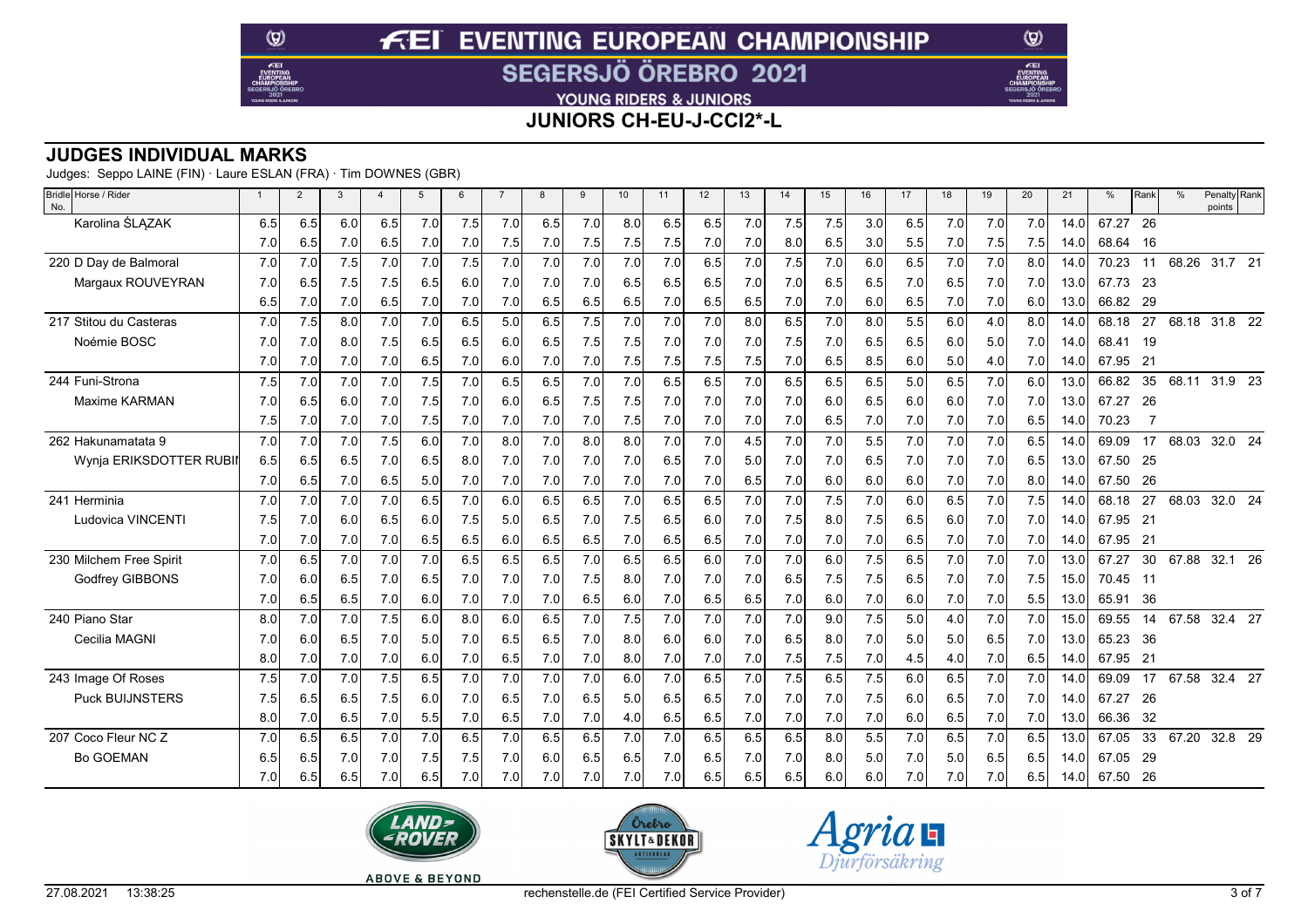YOUNG RIDERS & JUNIORS

**JUNIORS CH-EU-J-CCI2\*-L**

### **JUDGES INDIVIDUAL MARKS**

Judges: Seppo LAINE (FIN) · Laure ESLAN (FRA) · Tim DOWNES (GBR)

 $\circledcirc$ 

 $E$ EI

| Bridle Horse / Rider<br>No.  | $\mathbf{1}$ | $\overline{2}$ | 3   | $\overline{4}$ | $\overline{5}$ | 6   |     | 8   | 9   | 10  | 11  | 12  | 13  | 14  | 15  | 16  | 17  | 18  | 19  | 20  | 21   | %        | Rank            | $\frac{0}{0}$ | Penalty Rank<br>points |  |
|------------------------------|--------------|----------------|-----|----------------|----------------|-----|-----|-----|-----|-----|-----|-----|-----|-----|-----|-----|-----|-----|-----|-----|------|----------|-----------------|---------------|------------------------|--|
| 204 Basilica                 | 7.5          | 7.0            | 6.0 | 6.5            | 6.5            | 7.0 | 7.0 | 7.0 | 6.5 | 7.5 | 7.0 | 7.0 | 6.0 | 7.0 | 7.5 | 6.5 | 6.0 | 6.5 | 7.0 | 8.0 | 14.0 | 68.64    | 23              | 66.97         | 33.0 30                |  |
| Kseniya MIRASHNICHENKA       | 7.5          | 7.0            | 6.5 | 7.0            | 6.5            | 6.5 | 6.0 | 6.0 | 7.0 | 7.0 | 6.0 | 6.5 | 6.5 | 7.0 | 6.0 | 6.5 | 6.5 | 6.5 | 6.5 | 7.0 | 13.0 | 65.91    | 30              |               |                        |  |
|                              | 7.0          | 7.0            | 6.5 | 7.0            | 7.0            | 6.5 | 7.0 | 6.5 | 6.5 | 7.0 | 6.0 | 7.0 | 6.5 | 7.0 | 3.0 | 6.5 | 7.0 | 7.0 | 7.0 | 7.0 | 14.0 | 66.36    | 32              |               |                        |  |
| 251 Jack Black               | 7.0          | 6.5            | 7.5 | 7.0            | 7.0            | 8.0 | 4.5 | 7.0 | 7.0 | 7.0 | 6.5 | 6.5 | 7.0 | 7.5 | 6.0 | 6.0 | 7.0 | 7.0 | 7.5 | 7.0 | 14.0 | 68.41    | 25              | 66.97         | 33.0 30                |  |
| Maurycy WYŻYKOWSKI           | 7.0          | 6.0            | 7.0 | 7.0            | 7.0            | 4.0 | 6.0 | 6.5 | 6.5 | 7.5 | 6.5 | 6.5 | 6.5 | 6.5 | 5.0 | 6.5 | 7.0 | 6.5 | 7.0 | 6.5 | 13.0 | 64.55    | -43             |               |                        |  |
|                              | 7.0          | 6.5            | 6.5 | 6.5            | 7.0            | 7.0 | 7.0 | 7.0 | 7.0 | 6.5 | 7.0 | 7.0 | 6.5 | 7.0 | 7.0 | 6.5 | 6.0 | 6.5 | 7.0 | 7.0 | 14.0 | 67.95    | $\overline{21}$ |               |                        |  |
| 267 Sturevallens Amor        | 7.0          | 6.5            | 7.0 | 7.0            | 7.0            | 6.0 | 7.0 | 6.5 | 7.0 | 6.5 | 6.5 | 6.5 | 7.0 | 6.5 | 7.0 | 6.5 | 7.0 | 5.0 | 6.5 | 7.0 | 13.0 | 66.36    | 37              |               | 66.06 33.9 32          |  |
| Saga WETTERQVIST             | 7.0          | 6.0            | 7.0 | 7.0            | 7.0            | 6.5 | 6.0 | 6.5 | 6.5 | 6.5 | 6.5 | 6.0 | 6.5 | 6.0 | 7.0 | 6.5 | 6.5 | 5.0 | 6.5 | 7.0 | 13.0 | 64.77    | - 41            |               |                        |  |
|                              | 7.0          | 6.5            | 7.0 | 7.0            | 6.0            | 6.5 | 7.0 | 7.0 | 6.5 | 7.0 | 7.0 | 7.0 | 7.0 | 6.5 | 6.0 | 6.5 | 6.0 | 5.0 | 7.0 | 8.0 | 14.0 | 67.05    | -28             |               |                        |  |
| 234 Eisfee                   | 7.0          | 7.0            | 6.5 | 6.5            | 7.0            | 7.0 | 7.0 | 6.5 | 5.5 | 5.0 | 6.5 | 6.5 | 7.0 | 6.0 | 7.0 | 4.0 | 7.0 | 7.0 | 6.5 | 6.5 | 13.0 | 64.55    | 48              | 66.06         | 33.9 32                |  |
| Susan SHANAHAN               | 6.5          | 7.0            | 7.0 | 7.0            | 7.0            | 7.5 | 6.0 | 6.5 | 7.0 | 5.0 | 6.0 | 6.5 | 7.0 | 6.0 | 7.0 | 4.0 | 7.0 | 7.0 | 6.5 | 7.0 | 14.0 | 65.68    | 32              |               |                        |  |
|                              | 7.0          | 7.0            | 7.5 | 7.0            | 7.0            | 7.0 | 7.0 | 7.0 | 6.5 | 6.5 | 7.0 | 7.0 | 7.0 | 5.0 | 7.0 | 5.5 | 7.0 | 7.0 | 7.0 | 6.5 | 14.0 | 67.95    | 21              |               |                        |  |
| 236 Candy Blu de Letrequerce | 7.0          | 7.0            | 7.0 | 6.5            | 7.0            | 6.5 | 7.0 | 7.0 | 7.0 | 6.5 | 7.0 | 6.5 | 6.5 | 7.5 | 6.0 | 5.0 | 5.0 | 7.0 | 7.0 | 6.5 | 14.0 | 66.59    | 36              | 65.68         | 34.3 34                |  |
| <b>Filippo CINELLI</b>       | 6.5          | 6.5            | 7.0 | 7.0            | 6.5            | 7.0 | 7.0 | 6.5 | 7.5 | 6.5 | 7.0 | 6.5 | 7.5 | 6.5 | 6.0 | 4.0 | 5.0 | 6.5 | 6.5 | 7.0 | 13.0 | 65.23    | -36             |               |                        |  |
|                              | 7.0          | 6.0            | 7.0 | 7.0            | 6.0            | 7.0 | 7.0 | 6.5 | 7.0 | 6.5 | 7.0 | 7.0 | 7.0 | 7.0 | 5.0 | 5.0 | 4.0 | 6.5 | 7.0 | 7.0 | 14.0 | 65.23    | - 37            |               |                        |  |
| 239 Athina Quandolyn         | 7.0          | 7.0            | 6.0 | 6.0            | 6.0            | 6.5 | 7.0 | 7.0 | 7.0 | 6.5 | 7.0 | 6.5 | 7.0 | 7.0 | 8.0 | 7.0 | 6.0 | 7.0 | 7.0 | 6.5 | 13.0 | 67.27    | 30              | 65.61         | 34.4 35                |  |
| Camilla LUCIANI              | 7.0          | 7.0            | 5.0 | 5.0            | 6.0            | 6.5 | 7.5 | 7.0 | 7.0 | 7.0 | 7.5 | 7.0 | 6.5 | 7.0 | 5.0 | 6.5 | 6.5 | 6.5 | 7.0 | 5.5 | 13.0 | 65.00    | 39              |               |                        |  |
|                              | 7.0          | 7.0            | 6.0 | 6.5            | 5.5            | 6.5 | 6.5 | 6.5 | 6.5 | 6.0 | 6.5 | 6.5 | 7.0 | 6.5 | 6.5 | 6.0 | 5.0 | 7.0 | 7.0 | 7.0 | 13.0 | 64.55    | -41             |               |                        |  |
| 268 Calparinyo               | 6.5          | 7.0            | 7.0 | 7.0            | 6.0            | 7.0 | 6.5 | 6.5 | 6.5 | 6.5 | 6.5 | 6.0 | 6.5 | 7.0 | 6.0 | 6.0 | 6.5 | 7.0 | 6.5 | 7.0 | 13.0 | 65.68    | 40              | 65.61         | $34.4$ 35              |  |
| Lya DIETRICH                 | 6.5          | 7.5            | 6.5 | 7.5            | 6.0            | 6.5 | 7.0 | 7.0 | 6.5 | 7.0 | 6.5 | 7.0 | 6.5 | 6.5 | 6.5 | 7.0 | 6.5 | 6.5 | 7.0 | 8.0 | 13.0 | 67.73    | -23             |               |                        |  |
|                              | 7.0          | 6.5            | 5.5 | 6.5            | 5.0            | 6.5 | 6.5 | 7.0 | 6.0 | 6.0 | 7.0 | 7.0 | 6.0 | 6.5 | 6.5 | 6.5 | 5.5 | 6.5 | 6.5 | 6.0 | 13.0 | 63.41    | 48              |               |                        |  |
| 237 Junco CP                 | 6.5          | 7.0            | 6.5 | 6.5            | 6.0            | 7.0 | 7.0 | 6.5 | 6.0 | 6.0 | 6.5 | 6.5 | 7.0 | 6.5 | 7.5 | 6.0 | 6.5 | 7.0 | 6.5 | 7.0 | 13.0 | 65.91    | 39              | 65.53         | 34.5 $37$              |  |
| Ginevra GRIZZETTI            | 7.0          | 7.0            | 5.0 | 6.5            | 5.0            | 7.0 | 6.0 | 6.0 | 6.0 | 6.0 | 6.0 | 6.0 | 6.0 | 6.0 | 7.0 | 5.5 | 6.5 | 6.5 | 7.0 | 7.0 | 12.0 | 62.27    | - 53            |               |                        |  |
|                              | 7.0          | 7.0            | 7.0 | 7.0            | 7.0            | 7.0 | 6.5 | 7.0 | 6.5 | 7.0 | 6.5 | 7.0 | 7.0 | 7.0 | 6.0 | 6.0 | 7.0 | 7.0 | 7.0 | 7.0 | 14.0 | 68.41    | -17             |               |                        |  |
| 246 Galante                  | 6.5          | 4.0            | 7.0 | 6.5            | 6.0            | 7.0 | 7.0 | 6.5 | 7.0 | 7.5 | 6.5 | 6.5 | 7.0 | 7.0 | 7.0 | 5.5 | 7.5 | 4.0 | 7.0 | 7.0 | 14.0 | 65.45    | 41              | 65.30         | 34.7 38                |  |
| <b>Kristy SNEPVANGERS</b>    | 7.0          | 4.0            | 6.5 | 6.5            | 6.0            | 7.0 | 7.0 | 7.0 | 6.5 | 8.0 | 7.0 | 6.5 | 7.0 | 6.5 | 6.5 | 5.0 | 6.5 | 4.0 | 6.5 | 6.5 | 13.0 | 63.86    | 46              |               |                        |  |
|                              | 8.0          | 4.0            | 7.0 | 7.0            | 6.5            | 7.0 | 7.0 | 7.0 | 7.0 | 7.0 | 7.5 | 7.0 | 7.0 | 7.0 | 6.0 | 6.0 | 6.5 | 6.0 | 7.0 | 6.0 | 13.0 | 66.59    | 30              |               |                        |  |
| 235 Silver Brog              | 7.5          | 6.5            | 7.0 | 6.5            | 6.5            | 7.0 | 7.0 | 6.5 | 7.0 | 7.0 | 6.5 | 6.5 | 7.0 | 7.0 | 7.5 | 6.5 | 7.0 | 7.0 | 7.5 | 6.5 | 14.0 | 68.86    | 20              | 65.23         | 34.8 39                |  |
| Olivia SWAN                  | 7.0          | 6.5            | 6.0 | 5.0            | 5.5            | 6.5 | 7.0 | 6.0 | 7.0 | 6.0 | 6.5 | 6.5 | 7.0 | 7.0 | 6.0 | 5.0 | 6.0 | 6.5 | 7.0 | 7.0 | 13.0 | 63.64 47 |                 |               |                        |  |







 $\circledcirc$ 

Æ

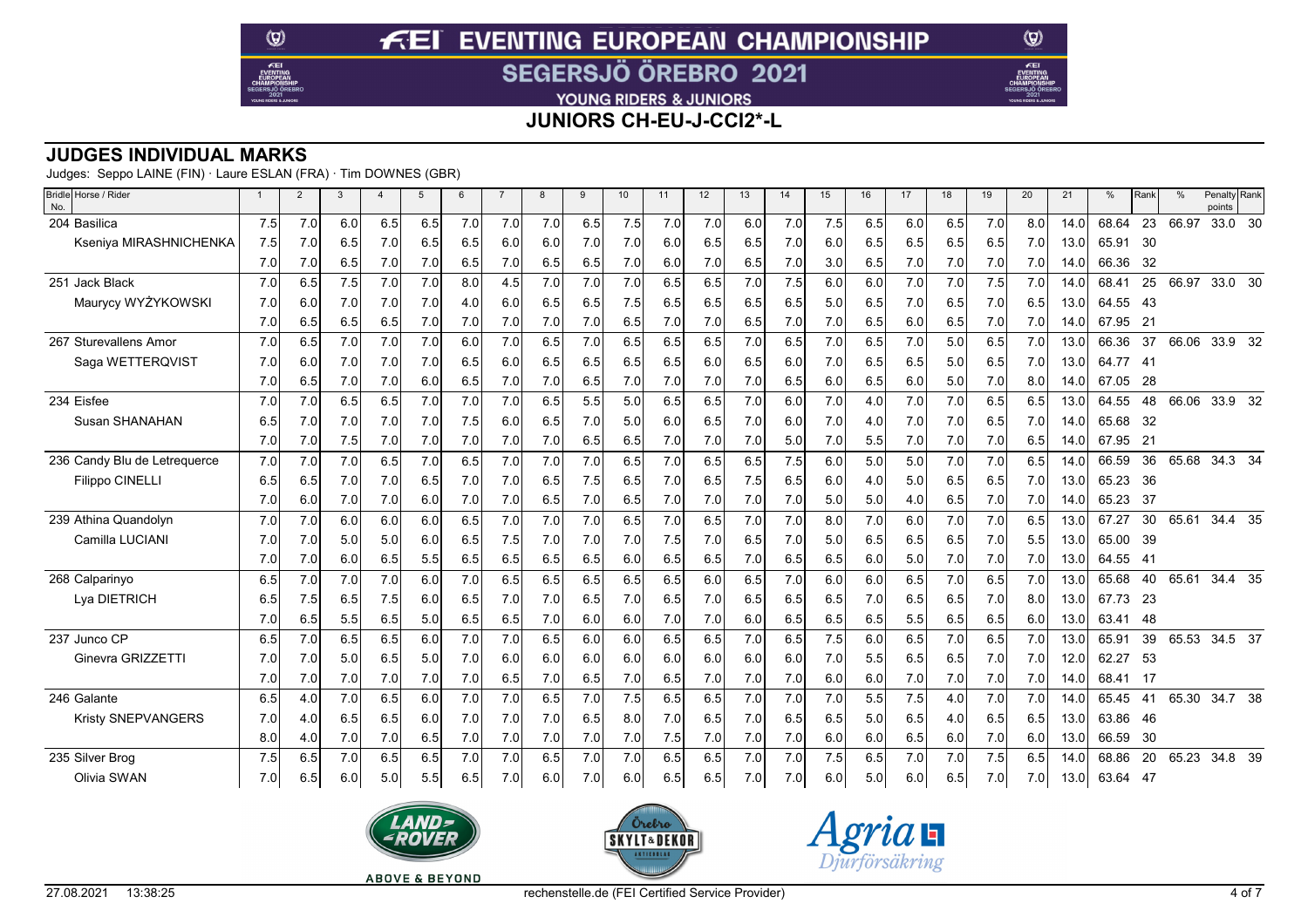YOUNG RIDERS & JUNIORS

**JUNIORS CH-EU-J-CCI2\*-L**

### **JUDGES INDIVIDUAL MARKS**

Judges: Seppo LAINE (FIN) · Laure ESLAN (FRA) · Tim DOWNES (GBR)

 $\circledcirc$ 

 $E$ EI

| Bridle Horse / Rider<br>No. | -1  | $\overline{2}$ | 3   | $\overline{a}$ | 5   | 6   | $\overline{7}$ | 8   | 9   | 10  | 11  | 12  | 13  | 14  | 15  | 16  | 17  | 18  | 19  | 20  | 21   | %     | Rank | $\frac{0}{0}$ | Penalty Rank<br>points |  |
|-----------------------------|-----|----------------|-----|----------------|-----|-----|----------------|-----|-----|-----|-----|-----|-----|-----|-----|-----|-----|-----|-----|-----|------|-------|------|---------------|------------------------|--|
|                             | 7.0 | 5.5            | 7.0 | 6.5            | 5.0 | 7.0 | 6.5            | 6.5 | 6.5 | 6.5 | 6.5 | 6.5 | 6.5 | 6.5 | 6.5 | 5.0 | 6.0 | 6.5 | 7.0 | 5.0 | 13.0 | 63.18 | -49  |               |                        |  |
| 248 Trik                    | 6.5 | 6.0            | 7.0 | 6.0            | 7.0 | 7.0 | 6.5            | 6.5 | 6.5 | 7.0 | 6.5 | 7.0 | 6.5 | 6.5 | 6.0 | 6.0 | 6.5 | 7.0 | 7.0 | 6.0 | 13.0 | 65.45 | 41   | 65.15         | 34.9 40                |  |
| Nikolina CZUCHAJ            | 6.0 | 5.5            | 5.5 | 6.0            | 7.5 | 6.0 | 6.0            | 6.5 | 7.0 | 6.0 | 7.0 | 6.5 | 7.0 | 7.0 | 7.0 | 6.5 | 7.0 | 7.0 | 6.5 | 6.0 | 13.0 | 64.77 | - 41 |               |                        |  |
|                             | 6.5 | 6.5            | 5.5 | 6.0            | 6.0 | 6.5 | 6.5            | 7.0 | 7.0 | 6.5 | 6.5 | 7.0 | 6.5 | 7.0 | 6.0 | 6.5 | 7.0 | 7.0 | 7.0 | 6.0 | 13.0 | 65.23 | -37  |               |                        |  |
| 201 Cassius P               | 7.5 | 7.0            | 7.0 | 6.5            | 6.5 | 7.0 | 7.5            | 6.5 | 7.0 | 6.5 | 6.5 | 6.0 | 6.5 | 6.5 | 6.5 | 6.5 | 4.0 | 6.0 | 6.5 | 6.0 | 13.0 | 65.00 | 45   | 65.15         | 34.9 40                |  |
| Amy Rose FRÜHWIRTH          | 7.0 | 7.0            | 5.0 | 6.5            | 6.0 | 7.5 | 7.0            | 6.0 | 6.5 | 6.0 | 6.5 | 6.5 | 7.0 | 6.5 | 7.0 | 7.0 | 5.0 | 6.0 | 7.0 | 5.0 | 13.0 | 64.09 | -44  |               |                        |  |
|                             | 7.0 | 7.0            | 6.5 | 7.0            | 7.0 | 7.0 | 7.0            | 6.5 | 7.0 | 6.5 | 7.0 | 6.5 | 6.5 | 6.5 | 7.0 | 7.0 | 5.0 | 6.0 | 7.0 | 6.0 | 13.0 | 66.36 | -32  |               |                        |  |
| 238 Viril Peccau CH         | 6.5 | 6.0            | 6.5 | 6.5            | 6.0 | 6.5 | 7.0            | 6.5 | 6.5 | 7.0 | 6.5 | 6.0 | 6.0 | 7.0 | 6.5 | 6.0 | 4.0 | 6.0 | 6.5 | 7.0 | 12.0 | 62.95 | 55   | 65.00         | 35.0 42                |  |
| <b>Giulia GUBELLINI</b>     | 6.0 | 6.0            | 6.5 | 7.0            | 5.5 | 7.0 | 7.0            | 6.5 | 6.5 | 6.5 | 7.0 | 7.0 | 6.5 | 7.0 | 7.0 | 6.5 | 5.0 | 6.5 | 7.0 | 7.0 | 13.0 | 65.45 | - 33 |               |                        |  |
|                             | 7.0 | 7.0            | 6.5 | 6.5            | 6.5 | 7.0 | 7.0            | 7.0 | 7.0 | 6.5 | 6.5 | 7.0 | 7.0 | 7.0 | 6.0 | 6.5 | 5.0 | 6.5 | 7.0 | 7.0 | 13.0 | 66.59 | 30   |               |                        |  |
| 253 Lordagon                | 7.5 | 7.0            | 6.5 | 7.0            | 6.0 | 7.0 | 2.0            | 5.5 | 7.0 | 6.5 | 6.0 | 6.5 | 7.0 | 7.5 | 8.0 | 7.0 | 4.5 | 7.5 | 7.0 | 6.5 | 14.0 | 65.23 | 44   | 65.00         | 35.0 42                |  |
| Asya SIDORCHUK              | 7.5 | 7.5            | 6.0 | 8.0            | 6.5 | 7.0 | 2.0            | 6.0 | 7.0 | 6.5 | 6.5 | 6.5 | 7.0 | 7.5 | 7.0 | 7.0 | 6.0 | 6.5 | 7.0 | 7.0 | 13.0 | 65.91 | 30   |               |                        |  |
|                             | 7.0 | 6.0            | 6.5 | 7.0            | 5.0 | 6.5 | 2.0            | 6.0 | 6.5 | 7.0 | 7.0 | 7.0 | 7.0 | 6.5 | 6.5 | 6.5 | 6.5 | 7.0 | 7.0 | 6.0 | 14.0 | 63.86 | -44  |               |                        |  |
| 206 Prosba                  | 6.5 | 6.5            | 7.0 | 7.0            | 5.5 | 5.5 | 6.0            | 6.5 | 7.0 | 6.0 | 7.0 | 6.5 | 7.0 | 6.5 | 7.0 | 6.5 | 6.5 | 6.5 | 6.5 | 6.5 | 13.0 | 65.00 | 45   | 64.92         | 35.1 44                |  |
| Anastasiya ZHUR             | 7.0 | 6.0            | 7.0 | 6.5            | 5.0 | 7.0 | 6.0            | 6.0 | 7.0 | 6.5 | 6.5 | 6.5 | 7.0 | 6.0 | 6.0 | 6.5 | 6.0 | 6.0 | 7.0 | 6.5 | 12.0 | 63.64 | - 47 |               |                        |  |
|                             | 7.0 | 6.0            | 7.0 | 6.5            | 6.0 | 7.0 | 6.0            | 7.0 | 7.0 | 6.5 | 6.5 | 6.5 | 7.0 | 7.0 | 6.5 | 7.5 | 6.0 | 6.5 | 7.0 | 6.0 | 13.0 | 66.14 | 35   |               |                        |  |
| 257 Batec                   | 8.0 | 6.0            | 7.0 | 7.0            | 6.0 | 6.5 | 6.0            | 6.0 | 7.0 | 7.0 | 7.0 | 6.5 | 7.0 | 7.0 | 7.5 | 6.5 | 5.5 | 6.0 | 7.0 | 6.0 | 13.0 | 66.14 | 38   | 64.92         | 35.1 44                |  |
| Pau CATALA SANUY            | 6.5 | 6.5            | 6.0 | 7.0            | 6.0 | 6.5 | 6.5            | 7.0 | 6.5 | 7.0 | 7.0 | 6.5 | 7.0 | 7.0 | 7.0 | 6.5 | 6.0 | 6.0 | 6.5 | 6.0 | 13.0 | 65.45 | - 33 |               |                        |  |
|                             | 6.5 | 6.5            | 6.0 | 6.5            | 5.5 | 6.5 | 6.5            | 6.0 | 6.0 | 6.5 | 6.5 | 6.5 | 6.5 | 6.5 | 6.0 | 6.5 | 6.0 | 6.5 | 6.5 | 6.0 | 13.0 | 63.18 | -49  |               |                        |  |
| 210 Kima-H                  | 7.0 | 7.5            | 7.0 | 6.5            | 6.5 | 6.5 | 6.5            | 6.5 | 6.5 | 6.0 | 5.5 | 6.0 | 6.5 | 6.5 | 6.0 | 6.0 | 5.5 | 6.0 | 6.0 | 7.0 | 13.0 | 63.86 | 51   | 64.85         | 35.2 46                |  |
| Eliška CIARKOWSKA           | 7.0 | 7.0            | 7.5 | 6.0            | 6.5 | 6.0 | 7.0            | 7.0 | 6.5 | 6.0 | 7.0 | 6.5 | 6.5 | 6.5 | 6.0 | 6.5 | 6.0 | 6.0 | 7.0 | 6.5 | 13.0 | 65.45 | - 33 |               |                        |  |
|                             | 7.0 | 7.0            | 7.0 | 6.5            | 5.5 | 6.5 | 7.0            | 7.0 | 7.0 | 4.0 | 6.5 | 7.0 | 7.0 | 7.0 | 5.5 | 6.5 | 6.5 | 7.0 | 7.0 | 6.0 | 13.0 | 65.23 | 37   |               |                        |  |
| 266 Car Dior                | 8.0 | 4.0            | 7.0 | 7.0            | 5.5 | 7.0 | 6.5            | 6.0 | 7.0 | 7.5 | 7.0 | 6.5 | 7.0 | 8.0 | 6.0 | 6.5 | 5.5 | 6.5 | 7.5 | 7.5 | 14.0 | 67.05 | 33   | 64.77         | 35.2 46                |  |
| Ellen SKOGSTRÖM             | 6.5 | 4.0            | 7.0 | 5.0            | 5.5 | 7.0 | 6.5            | 6.0 | 6.5 | 7.0 | 7.0 | 6.0 | 7.0 | 6.5 | 6.0 | 7.0 | 6.5 | 6.0 | 7.0 | 7.0 | 13.0 | 63.64 | - 47 |               |                        |  |
|                             | 7.0 | 4.0            | 7.0 | 6.5            | 5.0 | 7.0 | 6.5            | 6.0 | 6.5 | 6.5 | 7.0 | 6.5 | 6.5 | 7.0 | 6.0 | 6.0 | 6.0 | 6.0 | 7.0 | 7.0 | 13.0 | 63.64 | -45  |               |                        |  |
| 242 Vigo Key SR Z           | 7.0 | 7.0            | 6.5 | 7.0            | 6.0 | 7.0 | 6.5            | 4.0 | 6.0 | 6.0 | 6.5 | 6.5 | 6.5 | 7.0 | 7.5 | 6.5 | 5.5 | 7.0 | 6.0 | 7.0 | 13.0 | 64.55 | 48   | 64.85         | 35.2 46                |  |
| Splinter BERGSMA            | 6.0 | 6.5            | 6.0 | 6.5            | 6.0 | 7.0 | 7.0            | 4.0 | 7.0 | 6.5 | 6.5 | 6.5 | 7.0 | 7.0 | 7.0 | 7.0 | 6.0 | 6.0 | 7.0 | 7.5 | 13.0 | 65.00 | 39   |               |                        |  |
|                             | 6.5 | 7.0            | 6.0 | 6.5            | 5.5 | 6.5 | 7.0            | 5.0 | 6.5 | 6.5 | 7.0 | 6.5 | 6.5 | 7.0 | 7.0 | 8.0 | 5.0 | 7.0 | 6.5 | 6.5 | 13.0 | 65.00 | -40  |               |                        |  |
| 211 Figaro                  | 6.5 | 6.0            | 6.5 | 6.5            | 6.0 | 6.0 | 5.0            | 6.5 | 6.5 | 7.0 | 6.0 | 6.5 | 7.0 | 7.0 | 6.5 | 6.0 | 6.0 | 7.0 | 6.5 | 6.5 | 13.0 | 63.86 | 51   | 64.24 35.8 49 |                        |  |







 $\circledcirc$ 

Æ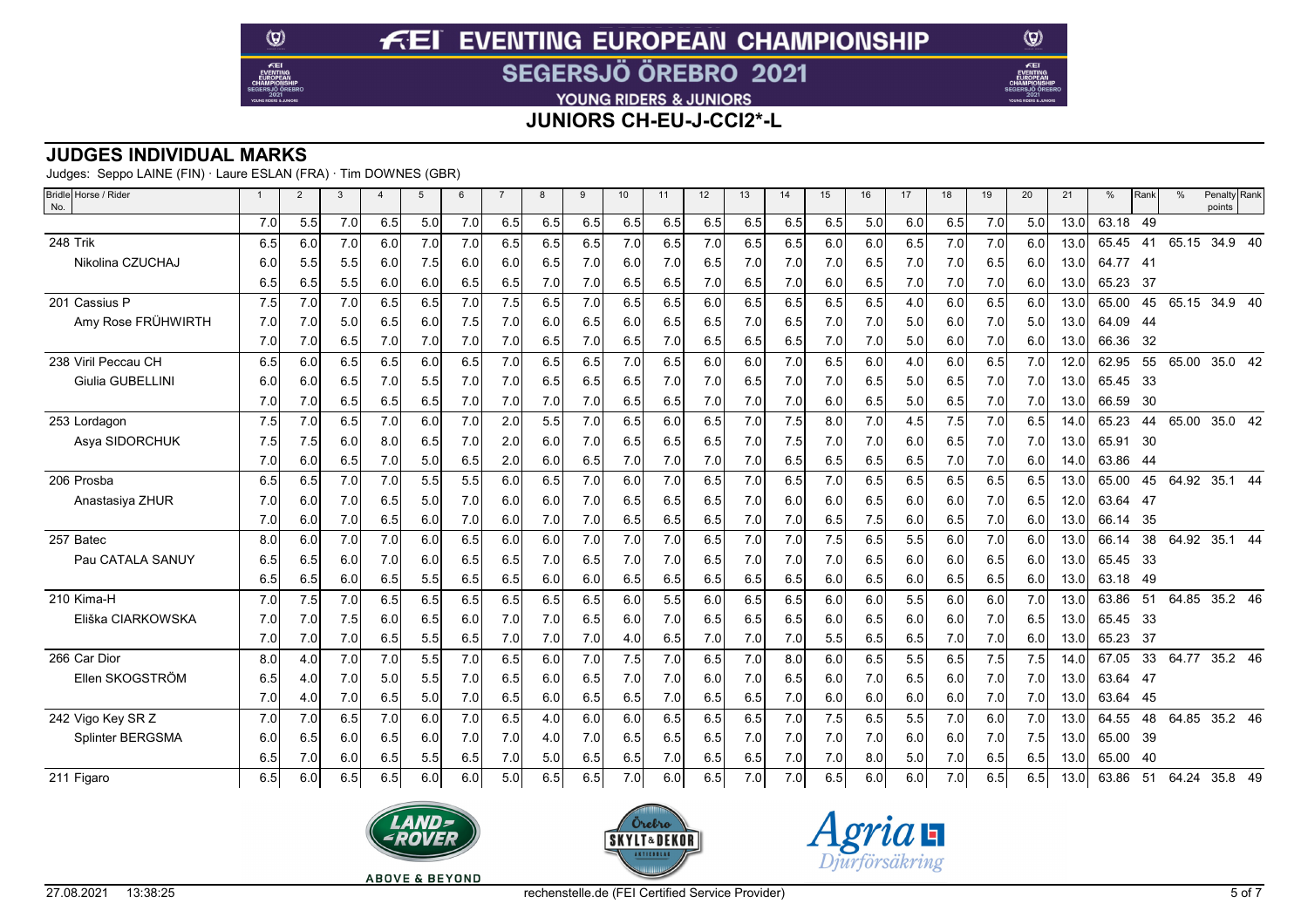YOUNG RIDERS & JUNIORS

**JUNIORS CH-EU-J-CCI2\*-L**

### **JUDGES INDIVIDUAL MARKS**

Judges: Seppo LAINE (FIN) · Laure ESLAN (FRA) · Tim DOWNES (GBR)

 $\circledcirc$ 

 $E$ EI

| Bridle Horse / Rider<br>No. | $\mathbf{1}$ | $\overline{2}$ | 3   | $\overline{4}$ | $\overline{5}$ | 6   |     | 8   | 9   | 10  | 11  | 12  | 13  | 14  | 15  | 16  | 17  | 18  | 19  | 20  | 21   | %        | Rank           | $\%$  | Penalty Rank<br>points |
|-----------------------------|--------------|----------------|-----|----------------|----------------|-----|-----|-----|-----|-----|-----|-----|-----|-----|-----|-----|-----|-----|-----|-----|------|----------|----------------|-------|------------------------|
| Matěj SUKDOLÁK              | 6.0          | 6.0            | 7.0 | 6.5            | 6.5            | 7.0 | 5.0 | 6.5 | 7.0 | 7.0 | 6.5 | 6.5 | 6.5 | 7.0 | 7.0 | 5.0 | 6.5 | 7.0 | 6.0 | 8.0 | 13.0 | 65.23    | 36             |       |                        |
|                             | 6.5          | 6.5            | 6.5 | 6.5            | 6.5            | 6.5 | 5.5 | 6.5 | 6.5 | 6.5 | 6.0 | 6.5 | 6.5 | 6.5 | 5.5 | 6.0 | 6.0 | 6.5 | 7.0 | 6.5 | 13.0 | 63.64    | 45             |       |                        |
| 261 Myyatn de Remella       | 7.0          | 6.5            | 6.5 | 6.0            | 6.0            | 6.5 | 7.0 | 4.0 | 7.0 | 6.0 | 6.5 | 6.5 | 7.0 | 7.0 | 5.5 | 6.5 | 7.5 | 7.0 | 6.0 | 6.5 | 13.0 | 64.32    | 50             | 63.56 | 36.4 50                |
| Daniel SALA ALONSO          | 7.5          | 7.0            | 6.5 | 6.5            | 5.5            | 6.0 | 6.5 | 4.0 | 7.0 | 6.0 | 6.5 | 6.5 | 7.0 | 7.0 | 6.0 | 6.0 | 6.0 | 6.5 | 6.0 | 7.0 | 13.0 | 63.64    | -47            |       |                        |
|                             | 7.0          | 6.5            | 7.0 | 7.0            | 4.5            | 7.0 | 6.5 | 4.0 | 7.0 | 7.0 | 6.0 | 7.0 | 7.0 | 7.0 | 5.0 | 5.5 | 5.5 | 6.5 | 6.5 | 5.5 | 13.0 | 62.73    | - 52           |       |                        |
| 227 Sugo                    | 6.5          | 6.0            | 7.0 | 6.5            | 6.5            | 6.5 | 6.5 | 6.5 | 6.5 | 7.0 | 6.5 | 6.5 | 6.0 | 7.0 | 7.5 | 5.5 | 6.5 | 7.0 | 6.5 | 6.5 | 13.0 | 65.45    | 41             | 63.48 | 36.5 51                |
| Anna Noriko ALASZTICS NA    | 6.5          | 6.0            | 7.0 | 7.0            | 6.0            | 6.5 | 6.0 | 6.5 | 6.5 | 7.0 | 6.0 | 6.5 | 5.0 | 7.0 | 6.0 | 5.0 | 6.5 | 6.0 | 6.5 | 6.5 | 13.0 | 63.18    | 5 <sup>1</sup> |       |                        |
|                             | 7.0          | 6.5            | 6.5 | 6.5            | 6.0            | 6.5 | 6.0 | 6.0 | 5.0 | 6.5 | 6.0 | 6.0 | 5.0 | 7.0 | 7.0 | 4.0 | 6.5 | 7.0 | 7.0 | 6.0 | 12.0 | 61.82    | - 54           |       |                        |
| 265 Stinger                 | 7.0          | 7.5            | 6.5 | 7.0            | 6.0            | 7.0 | 7.0 | 7.0 | 7.0 | 6.5 | 6.5 | 6.5 | 4.0 | 7.5 | 6.0 | 6.5 | 7.0 | 6.5 | 7.0 | 8.0 | 14.0 | 67.27    | 30             | 63.41 | $36.6$ $52$            |
| Wilma NYHLÉN                | 7.0          | 6.5            | 6.5 | 7.0            | 5.0            | 7.0 | 6.5 | 6.5 | 7.0 | 7.5 | 6.5 | 6.5 | 5.0 | 7.0 | 3.0 | 6.0 | 6.5 | 5.0 | 6.5 | 7.0 | 13.0 | 62.95    | -52            |       |                        |
|                             | 7.0          | 6.5            | 6.5 | 6.5            | -4.5           | 7.0 | 7.0 | 7.0 | 6.5 | 4.0 | 6.5 | 4.0 | 6.5 | 6.5 | 2.0 | 6.5 | 6.0 | 6.0 | 6.5 | 6.0 | 13.0 | 60.00    | 59             |       |                        |
| 258 Vivaldy d'Aurois        | 7.0          | 6.0            | 6.0 | 6.0            | 6.5            | 5.0 | 6.0 | 6.0 | 6.5 | 6.5 | 6.0 | 6.0 | 6.0 | 6.5 | 7.0 | 6.5 | 6.5 | 7.0 | 6.5 | 7.0 | 12.0 | 62.95    | 55             | 62.95 | 37.1 53                |
| Iria COBOS CAO              | 6.5          | 6.5            | 4.0 | 5.0            | 6.0            | 5.0 | 6.0 | 6.0 | 6.5 | 7.0 | 6.0 | 6.0 | 6.5 | 7.0 | 7.0 | 6.0 | 6.5 | 6.5 | 7.0 | 7.0 | 13.0 | 62.27    | 53             |       |                        |
|                             | 6.5          | 6.5            | 5.5 | 6.5            | 5.5            | 6.5 | 6.5 | 6.5 | 6.5 | 6.5 | 6.0 | 6.0 | 6.5 | 7.0 | 7.0 | 6.0 | 6.0 | 6.5 | 6.5 | 6.5 | 13.0 | 63.64    | - 45           |       |                        |
| 213 Duchess Diamond         | 7.0          | 6.5            | 6.5 | 7.0            | 6.5            | 6.0 | 6.5 | 6.5 | 7.0 | 6.5 | 7.0 | 6.5 | 7.0 | 6.5 | 6.0 | 5.0 | 6.0 | 5.5 | 7.0 | 5.0 | 13.0 | 63.86    | 51             | 62.58 | 37.4 54                |
| Julia NIKKANEN              | 6.5          | 6.5            | 6.0 | 6.5            | 6.5            | 6.0 | 6.5 | 6.0 | 6.5 | 6.0 | 7.0 | 7.0 | 6.5 | 6.5 | 6.0 | 4.0 | 5.0 | 6.0 | 6.5 | 6.0 | 12.0 | 61.59    | -55            |       |                        |
|                             | 7.0          | 6.5            | 6.0 | 6.5            | 7.0            | 6.0 | 6.5 | 6.5 | 6.5 | 6.0 | 7.0 | 6.5 | 7.0 | 6.5 | 5.5 | 5.5 | 5.0 | 6.0 | 6.5 | 5.0 | 12.0 | 62.27    | 53             |       |                        |
| 214 Faith                   | 7.0          | 6.0            | 6.0 | 6.5            | 6.0            | 6.5 | 6.5 | 6.0 | 6.5 | 7.0 | 6.5 | 6.5 | 7.0 | 7.0 | 6.0 | 7.0 | 7.0 | 6.0 | 6.5 | 6.0 | 13.0 | 64.77    | 47             | 62.12 | $37.9$ 55              |
| <b>Nelli PEKKARINEN</b>     | 5.5          | 6.5            | 5.0 | 5.0            | 6.0            | 6.5 | 5.5 | 6.0 | 6.0 | 6.5 | 6.0 | 6.0 | 6.0 | 7.0 | 6.5 | 6.0 | 6.0 | 6.0 | 6.5 | 6.0 | 12.0 | 60.23    | -60            |       |                        |
|                             | 6.5          | 6.5            | 6.5 | 6.0            | 5.0            | 6.0 | 6.0 | 6.0 | 6.0 | 6.5 | 6.0 | 6.0 | 6.0 | 7.0 | 5.0 | 7.0 | 6.0 | 6.5 | 6.0 | 6.5 | 12.0 | 61.36    | -55            |       |                        |
| 208 Vaudou du Boisdeville   | 6.5          | 6.5            | 7.0 | 6.5            | 6.5            | 6.0 | 6.5 | 6.0 | 7.0 | 4.0 | 6.0 | 6.5 | 7.0 | 7.0 | 6.0 | 5.5 | 6.0 | 6.5 | 5.0 | 6.5 | 12.0 | 62.05    | 58             | 61.97 | 38.0 56                |
| <b>Amicie MARTINS</b>       | 6.0          | 7.0            | 6.0 | 6.5            | 6.0            | 6.5 | 6.5 | 6.5 | 3.0 | 6.5 | 6.5 | 6.0 | 6.0 | 7.0 | 5.0 | 6.0 | 6.0 | 6.5 | 5.0 | 7.0 | 12.0 | 60.68    | - 58           |       |                        |
|                             | 6.5          | 6.5            | 6.5 | 7.0            | 6.0            | 7.0 | 6.0 | 6.5 | 7.0 | 4.0 | 6.0 | 6.0 | 6.5 | 7.0 | 7.0 | 7.0 | 6.5 | 7.0 | 5.0 | 5.0 | 13.0 | 63.18    | -49            |       |                        |
| 202 Gilhord                 | 7.0          | 6.5            | 7.0 | 6.0            | 6.0            | 6.0 | 6.5 | 6.5 | 6.5 | 7.0 | 6.5 | 6.5 | 6.5 | 7.0 | 6.5 | 6.0 | 5.0 | 5.5 | 6.0 | 6.0 | 13.0 | 63.41    | 54             | 61.97 | 38.0 56                |
| Palina BALABANOVICH         | 7.0          | 6.5            | 6.0 | 6.0            | 5.5            | 6.5 | 6.0 | 6.0 | 6.0 | 7.0 | 6.5 | 6.0 | 7.0 | 6.0 | 6.5 | 6.0 | 5.5 | 6.0 | 5.5 | 5.0 | 12.0 | 61.14    | 56             |       |                        |
|                             | 7.0          | 7.0            | 6.0 | 5.5            | 6.0            | 7.0 | 6.0 | 6.0 | 6.0 | 6.5 | 6.0 | 6.5 | 6.5 | 7.0 | 6.0 | 6.0 | 5.0 | 6.0 | 6.0 | 5.0 | 12.0 | 61.36    | 55             |       |                        |
| 205 Deker                   | 7.0          | 6.0            | 7.0 | 6.5            | 6.0            | 7.0 | 4.0 | 6.0 | 6.5 | 6.0 | 6.0 | 6.0 | 6.5 | 6.0 | 7.0 | 6.5 | 6.0 | 4.0 | 6.5 | 7.0 | 12.0 | 61.59    | 59             | 61.67 | 38.3 58                |
| Lizaveta YAHLENKA           | 7.5          | 7.0            | 6.5 | 6.5            | 5.0            | 6.5 | 5.0 | 6.0 | 6.5 | 7.0 | 6.5 | 6.5 | 6.5 | 6.5 | 7.0 | 6.0 | 6.0 | 5.0 | 6.5 | 8.0 | 13.0 | 64.09    | -44            |       |                        |
|                             | 6.5          | 6.5            | 6.5 | 6.5            | 4.0            | 6.5 | 4.0 | 6.5 | 6.5 | 6.0 | 6.0 | 6.5 | 6.5 | 6.0 | 6.0 | 6.0 | 6.0 | 4.0 | 6.0 | 6.0 | 12.0 | 59.32 61 |                |       |                        |







 $\circledcirc$ 

Æ